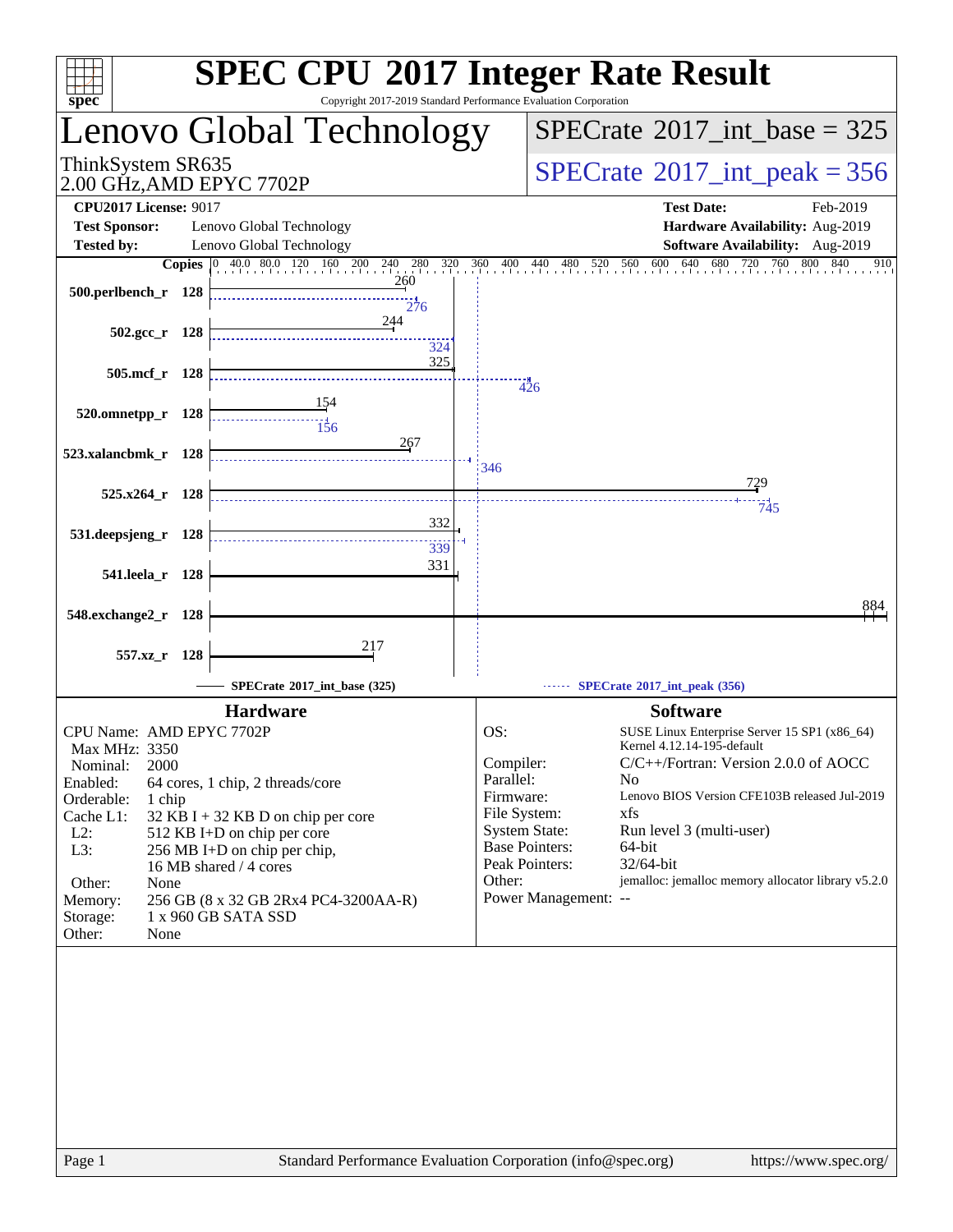

#### **[SPEC CPU](http://www.spec.org/auto/cpu2017/Docs/result-fields.html#SPECCPU2017IntegerRateResult)[2017 Integer Rate Result](http://www.spec.org/auto/cpu2017/Docs/result-fields.html#SPECCPU2017IntegerRateResult)** Copyright 2017-2019 Standard Performance Evaluation Corporation

# Lenovo Global Technology

## $SPECTate@2017_int\_base = 325$

2.00 GHz,AMD EPYC 7702P

ThinkSystem SR635<br>2.00 GHz AMD EPYC 7702P<br> $\begin{array}{c} | \text{SPECrate}^{\circ}2017\_int\_peak = 356 \end{array}$  $\begin{array}{c} | \text{SPECrate}^{\circ}2017\_int\_peak = 356 \end{array}$  $\begin{array}{c} | \text{SPECrate}^{\circ}2017\_int\_peak = 356 \end{array}$ 

**[Test Sponsor:](http://www.spec.org/auto/cpu2017/Docs/result-fields.html#TestSponsor)** Lenovo Global Technology **[Hardware Availability:](http://www.spec.org/auto/cpu2017/Docs/result-fields.html#HardwareAvailability)** Aug-2019 **[Tested by:](http://www.spec.org/auto/cpu2017/Docs/result-fields.html#Testedby)** Lenovo Global Technology **[Software Availability:](http://www.spec.org/auto/cpu2017/Docs/result-fields.html#SoftwareAvailability)** Aug-2019

**[CPU2017 License:](http://www.spec.org/auto/cpu2017/Docs/result-fields.html#CPU2017License)** 9017 **[Test Date:](http://www.spec.org/auto/cpu2017/Docs/result-fields.html#TestDate)** Feb-2019

#### **[Results Table](http://www.spec.org/auto/cpu2017/Docs/result-fields.html#ResultsTable)**

|                                          |               |                |       | <b>Base</b>    |       |                |       |               |                |              | <b>Peak</b>    |              |                |              |
|------------------------------------------|---------------|----------------|-------|----------------|-------|----------------|-------|---------------|----------------|--------------|----------------|--------------|----------------|--------------|
| <b>Benchmark</b>                         | <b>Copies</b> | <b>Seconds</b> | Ratio | <b>Seconds</b> | Ratio | <b>Seconds</b> | Ratio | <b>Copies</b> | <b>Seconds</b> | <b>Ratio</b> | <b>Seconds</b> | <b>Ratio</b> | <b>Seconds</b> | <b>Ratio</b> |
| $500.$ perlbench_r                       | 128           | 785            | 260   | 784            | 260   | 783            | 260   | 128           | 739            | 276          | 738            | 276          | 742            | 275          |
| $502.\text{gcc\_r}$                      | 128           | 745            | 243   | 744            | 244   | 742            | 244   | 128           | 559            | 324          | 559            | 324          | 561            | 323          |
| $505$ .mcf r                             | 128           | 634            | 326   | 641            | 323   | 636            | 325   | 128           | 486            | 426          | 484            | 427          | 488            | 424          |
| 520.omnetpp_r                            | 128           | 1087           | 154   | 1087           | 154   | 1085           | 155   | 128           | 1075           | 156          | 1075           | 156          | 1074           | 156          |
| 523.xalancbmk r                          | 128           | 507            | 267   | 509            | 265   | 506            | 267   | 128           | 391            | 346          | <b>391</b>     | 346          | 390            | 347          |
| 525.x264 r                               | 128           | 307            | 730   | 307            | 729   | 308            | 728   | 128           | 319            | 703          | 301            | 745          | 301            | 745          |
| 531.deepsjeng_r                          | 128           | 442            | 332   | 442            | 332   | 442            | 332   | 128           | 433            | 339          | 433            | 339          | 433            | 339          |
| 541.leela r                              | 128           | 642            | 330   | 641            | 331   | 641            | 331   | 128           | 642            | 330          | 641            | 331          | 641            | <u>331</u>   |
| 548.exchange2 r                          | 128           | 372            | 902   | 379            | 884   | 384            | 873   | 128           | 372            | 902          | 379            | 884          | 384            | 873          |
| 557.xz r                                 | 128           | 637            | 217   | 637            | 217   | 637            | 217   | 128           | 637            | 217          | 637            | 217          | 637            | 217          |
| $SPECrate^{\circ}2017$ int base =<br>325 |               |                |       |                |       |                |       |               |                |              |                |              |                |              |
| $C1 + A2 + A3 + A4 + A5$                 |               |                | ---   |                |       |                |       |               |                |              |                |              |                |              |

**[SPECrate](http://www.spec.org/auto/cpu2017/Docs/result-fields.html#SPECrate2017intpeak)[2017\\_int\\_peak =](http://www.spec.org/auto/cpu2017/Docs/result-fields.html#SPECrate2017intpeak) 356**

Results appear in the [order in which they were run](http://www.spec.org/auto/cpu2017/Docs/result-fields.html#RunOrder). Bold underlined text [indicates a median measurement](http://www.spec.org/auto/cpu2017/Docs/result-fields.html#Median).

#### **[Compiler Notes](http://www.spec.org/auto/cpu2017/Docs/result-fields.html#CompilerNotes)**

The AMD64 AOCC Compiler Suite is available at <http://developer.amd.com/amd-aocc/>

#### **[Submit Notes](http://www.spec.org/auto/cpu2017/Docs/result-fields.html#SubmitNotes)**

The config file option 'submit' was used. 'numactl' was used to bind copies to the cores. See the configuration file for details.

### **[Operating System Notes](http://www.spec.org/auto/cpu2017/Docs/result-fields.html#OperatingSystemNotes)**

'ulimit -s unlimited' was used to set environment stack size 'ulimit -l 2097152' was used to set environment locked pages in memory limit

runcpu command invoked through numactl i.e.: numactl --interleave=all runcpu <etc>

Set dirty\_ratio=8 to limit dirty cache to 8% of memory Set swappiness=1 to swap only if necessary Set zone\_reclaim\_mode=1 to free local node memory and avoid remote memory sync then drop\_caches=3 to reset caches before invoking runcpu

dirty\_ratio, swappiness, zone\_reclaim\_mode and drop\_caches were all set using privileged echo (e.g. echo 1 > /proc/sys/vm/swappiness).

| Page 2<br>Standard Performance Evaluation Corporation (info@spec.org)<br>https://www.spec.org/ |
|------------------------------------------------------------------------------------------------|
|------------------------------------------------------------------------------------------------|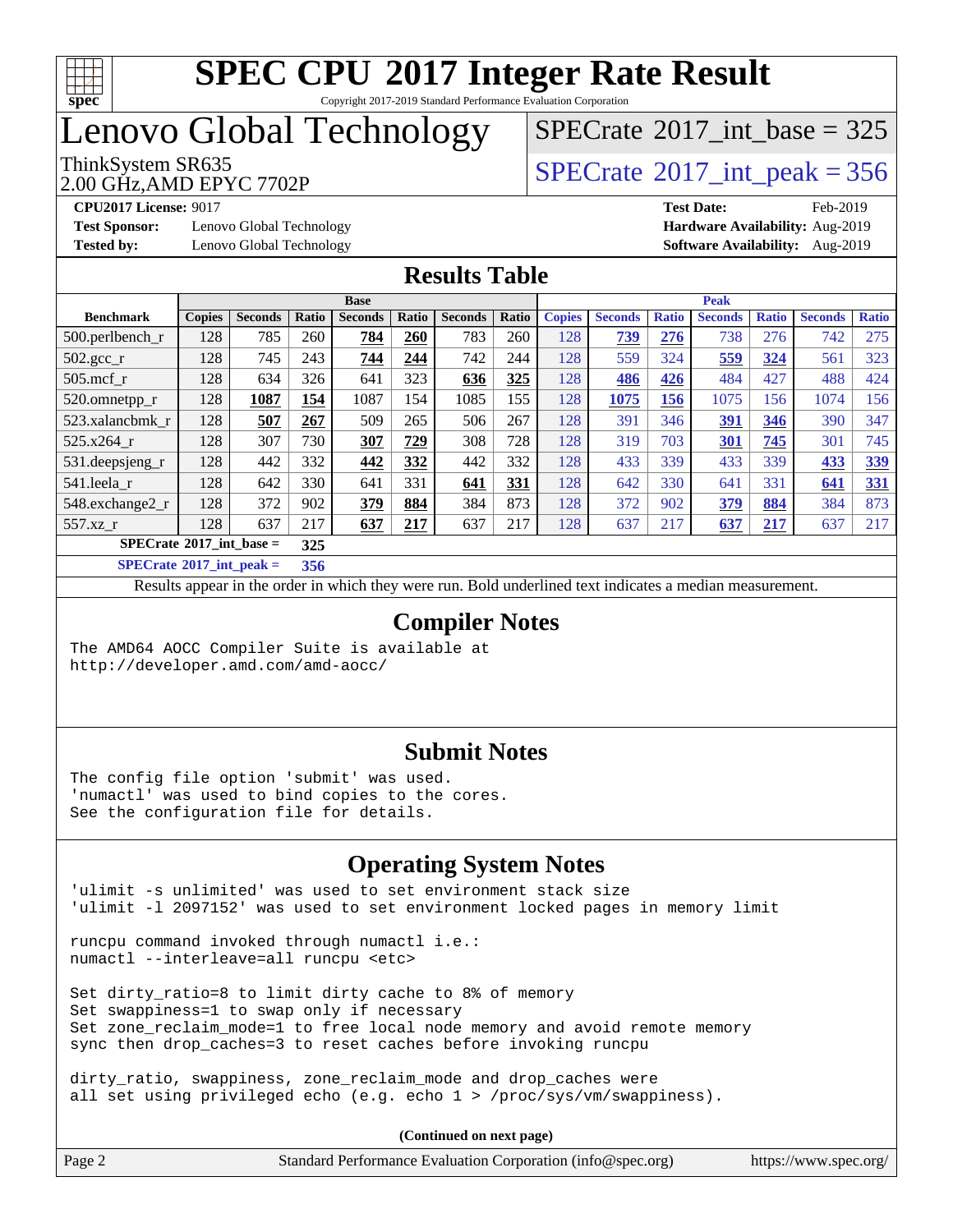

Copyright 2017-2019 Standard Performance Evaluation Corporation

# Lenovo Global Technology

 $SPECTate@2017_int\_base = 325$ 

2.00 GHz,AMD EPYC 7702P

ThinkSystem SR635<br>2.00 GHz AMD ERVC 7702R

**[Test Sponsor:](http://www.spec.org/auto/cpu2017/Docs/result-fields.html#TestSponsor)** Lenovo Global Technology **[Hardware Availability:](http://www.spec.org/auto/cpu2017/Docs/result-fields.html#HardwareAvailability)** Aug-2019 **[Tested by:](http://www.spec.org/auto/cpu2017/Docs/result-fields.html#Testedby)** Lenovo Global Technology **[Software Availability:](http://www.spec.org/auto/cpu2017/Docs/result-fields.html#SoftwareAvailability)** Aug-2019

**[CPU2017 License:](http://www.spec.org/auto/cpu2017/Docs/result-fields.html#CPU2017License)** 9017 **[Test Date:](http://www.spec.org/auto/cpu2017/Docs/result-fields.html#TestDate)** Feb-2019

### **[Operating System Notes \(Continued\)](http://www.spec.org/auto/cpu2017/Docs/result-fields.html#OperatingSystemNotes)**

Transparent huge pages set to 'always' for this run (OS default)

### **[General Notes](http://www.spec.org/auto/cpu2017/Docs/result-fields.html#GeneralNotes)**

Environment variables set by runcpu before the start of the run: LD LIBRARY PATH = "/home/cpu2017-1.0.5-amd-rome-aocc200/amd rate aocc200 rome A lib/64" LD\_LIBRARY\_PATH = "\$LD\_LIBRARY\_PATH:/home/cpu2017-1.0.5-amd-rome-aocc200/amd\_rate\_aocc200\_rome\_A\_lib/32" MALLOC\_CONF = "retain:true" Binaries were compiled on a system with 2p AMD EPYC 7601 CPU + 512GB Memory using Fedora 26 NA: The test sponsor attests, as of date of publication, that CVE-2017-5754 (Meltdown) is mitigated in the system as tested and documented. Yes: The test sponsor attests, as of date of publication, that CVE-2017-5753 (Spectre variant 1) is mitigated in the system as tested and documented. Yes: The test sponsor attests, as of date of publication, that CVE-2017-5715 (Spectre variant 2) is mitigated in the system as tested and documented. Yes: The test sponsor attests, as of date of publication, that CVE-2018-3640 (Spectre variant 3a) is mitigated in the system as tested and documented. Yes: The test sponsor attests, as of date of publication, that CVE-2018-3639 (Spectre variant 4) is mitigated in the system as tested and documented. jemalloc: configured and built with GCC v9.1.0 in Ubuntu 19.04 with -O3 -znver2 -flto jemalloc 5.2.0 is available here: <https://github.com/jemalloc/jemalloc/releases/download/5.2.0/jemalloc-5.2.0.tar.bz2>

#### **[Platform Notes](http://www.spec.org/auto/cpu2017/Docs/result-fields.html#PlatformNotes)**

 BIOS settings: Operating Mode set to Maximum Performance NUMA nodes per socket set to NPS4 Sysinfo program /home/cpu2017-1.0.5-amd-rome-aocc200/bin/sysinfo Rev: r5974 of 2018-05-19 9bcde8f2999c33d61f64985e45859ea9 running on linux-vapu Thu Feb 14 22:26:54 2019 SUT (System Under Test) info as seen by some common utilities. For more information on this section, see <https://www.spec.org/cpu2017/Docs/config.html#sysinfo> From /proc/cpuinfo model name : AMD EPYC 7702P 64-Core Processor 1 "physical id"s (chips) 128 "processors" cores, siblings (Caution: counting these is hw and system dependent. The following excerpts from /proc/cpuinfo might not be reliable. Use with caution.) cpu cores : 64 siblings : 128 **(Continued on next page)**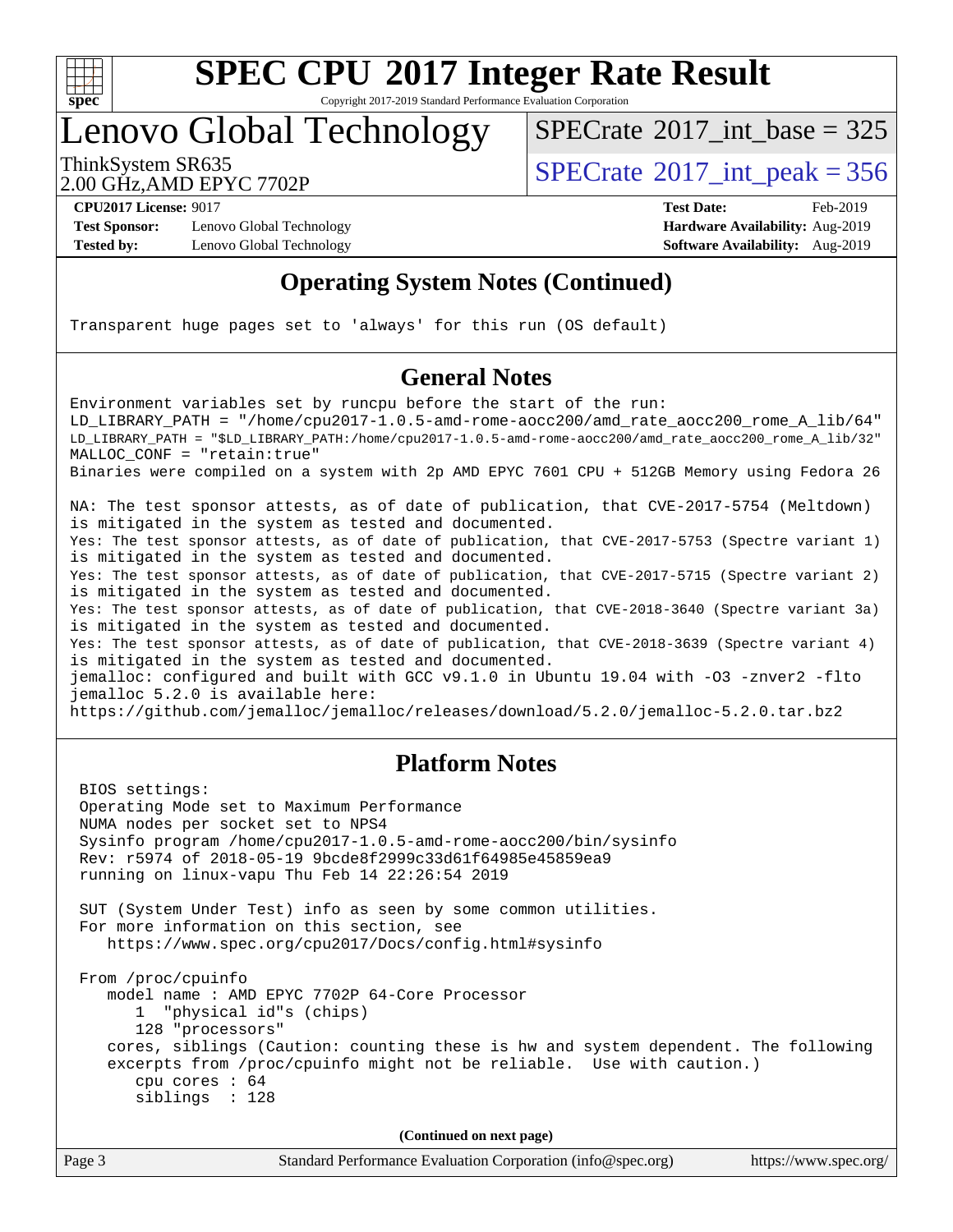

Copyright 2017-2019 Standard Performance Evaluation Corporation

Lenovo Global Technology

 $SPECTate$ <sup>®</sup>[2017\\_int\\_base =](http://www.spec.org/auto/cpu2017/Docs/result-fields.html#SPECrate2017intbase) 325

2.00 GHz,AMD EPYC 7702P

ThinkSystem SR635<br>2.00 GHz AMD EPYC 7702P<br> $\begin{array}{c} | \text{SPECrate}^{\circ}2017\_int\_peak = 356 \end{array}$  $\begin{array}{c} | \text{SPECrate}^{\circ}2017\_int\_peak = 356 \end{array}$  $\begin{array}{c} | \text{SPECrate}^{\circ}2017\_int\_peak = 356 \end{array}$ 

**[Test Sponsor:](http://www.spec.org/auto/cpu2017/Docs/result-fields.html#TestSponsor)** Lenovo Global Technology **[Hardware Availability:](http://www.spec.org/auto/cpu2017/Docs/result-fields.html#HardwareAvailability)** Aug-2019 **[Tested by:](http://www.spec.org/auto/cpu2017/Docs/result-fields.html#Testedby)** Lenovo Global Technology **[Software Availability:](http://www.spec.org/auto/cpu2017/Docs/result-fields.html#SoftwareAvailability)** Aug-2019

**[CPU2017 License:](http://www.spec.org/auto/cpu2017/Docs/result-fields.html#CPU2017License)** 9017 **[Test Date:](http://www.spec.org/auto/cpu2017/Docs/result-fields.html#TestDate)** Feb-2019

#### **[Platform Notes \(Continued\)](http://www.spec.org/auto/cpu2017/Docs/result-fields.html#PlatformNotes)**

 physical 0: cores 0 1 2 3 4 5 6 7 8 9 10 11 12 13 14 15 16 17 18 19 20 21 22 23 24 25 26 27 28 29 30 31 32 33 34 35 36 37 38 39 40 41 42 43 44 45 46 47 48 49 50 51 52 53 54 55 56 57 58 59 60 61 62 63

From lscpu:

| Architecture:                     | x86 64                                                     |
|-----------------------------------|------------------------------------------------------------|
| $CPU$ op-mode(s):                 | 32-bit, 64-bit                                             |
| Byte Order:                       | Little Endian                                              |
| Address sizes:                    | 43 bits physical, 48 bits virtual                          |
| CPU(s):                           | 128                                                        |
| On-line CPU(s) list: $0-127$      |                                                            |
| $Thread(s)$ per core:             | 2                                                          |
| Core(s) per socket: $64$          |                                                            |
| Socket(s):                        | $\mathbf{1}$                                               |
| NUMA $node(s):$                   | 4                                                          |
| Vendor ID:                        | AuthenticAMD                                               |
| $CPU$ family:                     | 23                                                         |
| Model:                            | 49                                                         |
| Model name:                       | AMD EPYC 7702P 64-Core Processor                           |
| Stepping:                         | $\Omega$                                                   |
| CPU MHz:                          | 2000.000                                                   |
| $CPU$ max $MHz$ :                 | 2000.0000                                                  |
| CPU min MHz:                      | 1500.0000                                                  |
| BogoMIPS:                         | 3992.41                                                    |
| Virtualization:                   | AMD-V                                                      |
| $L1d$ cache:                      | 32K                                                        |
| Lli cache:                        | 32K                                                        |
| $L2$ cache:                       | 512K                                                       |
| $L3$ cache:                       | 16384K                                                     |
| NUMA node0 $CPU(s): 0-15, 64-79$  |                                                            |
| NUMA node1 CPU(s): 16-31,80-95    |                                                            |
| NUMA node2 $CPU(s): 32-47,96-111$ |                                                            |
| NUMA node3 CPU(s): 48-63, 112-127 |                                                            |
| Flaqs:                            | fpu vme de pse tsc msr pae mce cx8 a                       |
|                                   | pat pse36 clflush mmx fxsr sse sse2 ht syscall nx mmxext : |
|                                   | constant tsc rep good nopl xtopology nonstop tsc cpuid a   |

apic sep mtrr pge mca cmov fxsr\_opt pdpe1gb rdtscp lm ogy nonstop\_tsc cpuid extd\_apicid aperfmperf pni pclmulqdq monitor ssse3 fma cx16 sse4\_1 sse4\_2 movbe popcnt aes xsave avx f16c rdrand lahf\_lm cmp\_legacy svm extapic cr8\_legacy abm sse4a misalignsse 3dnowprefetch osvw ibs skinit wdt tce topoext perfctr\_core perfctr\_nb bpext perfctr\_l2 mwaitx cpb cat\_l3 cdp\_l3 hw\_pstate sme ssbd sev ibrs ibpb stibp vmmcall fsgsbase bmi1 avx2 smep bmi2 cqm rdt\_a rdseed adx smap clflushopt clwb sha\_ni xsaveopt xsavec xgetbv1 xsaves cqm\_llc cqm\_occup\_llc cqm\_mbm\_total cqm\_mbm\_local clzero irperf xsaveerptr arat npt lbrv svm\_lock nrip\_save tsc\_scale vmcb\_clean flushbyasid decodeassists pausefilter pfthreshold avic v\_vmsave\_vmload vgif umip rdpid overflow\_recov succor smca

 /proc/cpuinfo cache data cache size : 512 KB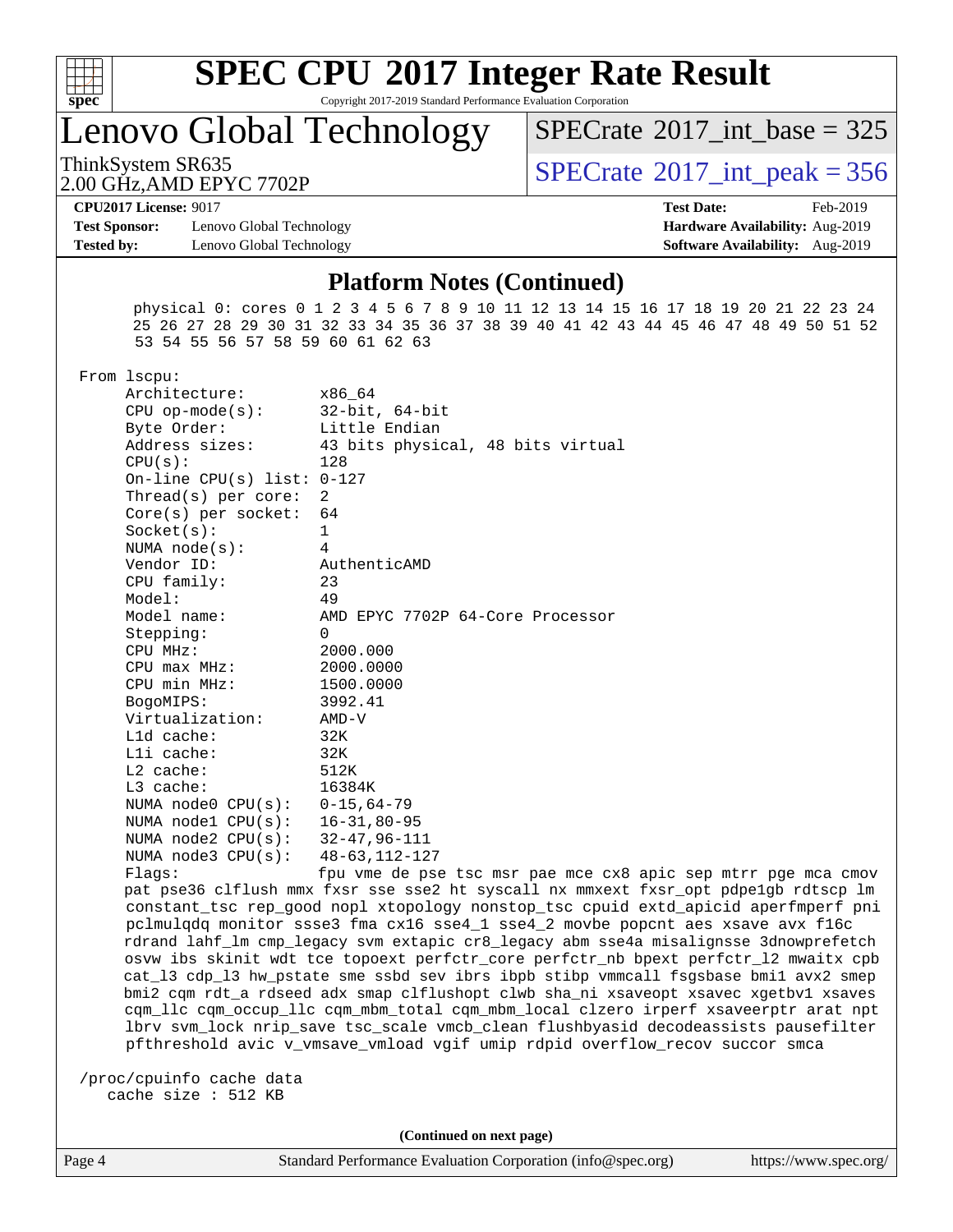

Copyright 2017-2019 Standard Performance Evaluation Corporation

Lenovo Global Technology

 $SPECTate$ <sup>®</sup>[2017\\_int\\_base =](http://www.spec.org/auto/cpu2017/Docs/result-fields.html#SPECrate2017intbase) 325

2.00 GHz,AMD EPYC 7702P

ThinkSystem SR635<br>2.00 GHz AMD EPVC 7702P

**[Test Sponsor:](http://www.spec.org/auto/cpu2017/Docs/result-fields.html#TestSponsor)** Lenovo Global Technology **[Hardware Availability:](http://www.spec.org/auto/cpu2017/Docs/result-fields.html#HardwareAvailability)** Aug-2019 **[Tested by:](http://www.spec.org/auto/cpu2017/Docs/result-fields.html#Testedby)** Lenovo Global Technology **[Software Availability:](http://www.spec.org/auto/cpu2017/Docs/result-fields.html#SoftwareAvailability)** Aug-2019

**[CPU2017 License:](http://www.spec.org/auto/cpu2017/Docs/result-fields.html#CPU2017License)** 9017 **[Test Date:](http://www.spec.org/auto/cpu2017/Docs/result-fields.html#TestDate)** Feb-2019

### **[Platform Notes \(Continued\)](http://www.spec.org/auto/cpu2017/Docs/result-fields.html#PlatformNotes)**

 From numactl --hardware WARNING: a numactl 'node' might or might not correspond to a physical chip. available: 4 nodes (0-3) node 0 cpus: 0 1 2 3 4 5 6 7 8 9 10 11 12 13 14 15 64 65 66 67 68 69 70 71 72 73 74 75 76 77 78 79 node 0 size: 64304 MB node 0 free: 63975 MB node 1 cpus: 16 17 18 19 20 21 22 23 24 25 26 27 28 29 30 31 80 81 82 83 84 85 86 87 88 89 90 91 92 93 94 95 node 1 size: 64499 MB node 1 free: 64187 MB node 2 cpus: 32 33 34 35 36 37 38 39 40 41 42 43 44 45 46 47 96 97 98 99 100 101 102 103 104 105 106 107 108 109 110 111 node 2 size: 64499 MB node 2 free: 64249 MB node 3 cpus: 48 49 50 51 52 53 54 55 56 57 58 59 60 61 62 63 112 113 114 115 116 117 118 119 120 121 122 123 124 125 126 127 node 3 size: 64455 MB node 3 free: 64215 MB node distances: node 0 1 2 3 0: 10 12 12 12 1: 12 10 12 12 2: 12 12 10 12 3: 12 12 12 10 From /proc/meminfo MemTotal: 263943512 kB HugePages\_Total: 0 Hugepagesize: 2048 kB From /etc/\*release\* /etc/\*version\* os-release: NAME="SLES" VERSION="15-SP1" VERSION\_ID="15.1" PRETTY\_NAME="SUSE Linux Enterprise Server 15 SP1" ID="sles" ID\_LIKE="suse" ANSI\_COLOR="0;32" CPE\_NAME="cpe:/o:suse:sles:15:sp1" uname -a: Linux linux-vapu 4.12.14-195-default #1 SMP Tue May 7 10:55:11 UTC 2019 (8fba516) x86\_64 x86\_64 x86\_64 GNU/Linux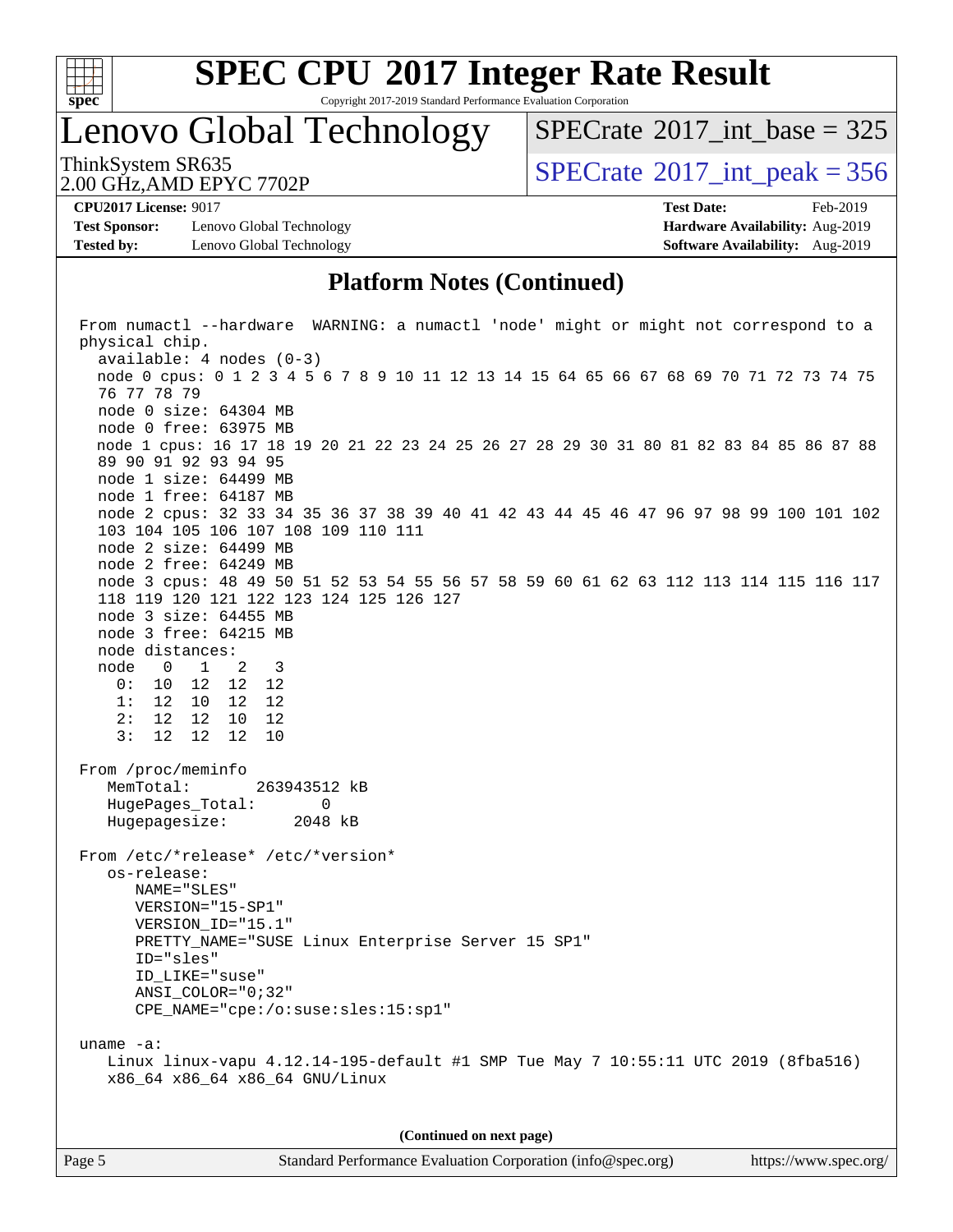

Copyright 2017-2019 Standard Performance Evaluation Corporation

Lenovo Global Technology

 $SPECTate$ <sup>®</sup>[2017\\_int\\_base =](http://www.spec.org/auto/cpu2017/Docs/result-fields.html#SPECrate2017intbase) 325

2.00 GHz,AMD EPYC 7702P

ThinkSystem SR635<br>2.00 GHz AMD EPYC 7702P<br> $\begin{array}{c} | \text{SPECrate}^{\circ}2017\_int\_peak = 356 \end{array}$  $\begin{array}{c} | \text{SPECrate}^{\circ}2017\_int\_peak = 356 \end{array}$  $\begin{array}{c} | \text{SPECrate}^{\circ}2017\_int\_peak = 356 \end{array}$ 

**[CPU2017 License:](http://www.spec.org/auto/cpu2017/Docs/result-fields.html#CPU2017License)** 9017 **[Test Date:](http://www.spec.org/auto/cpu2017/Docs/result-fields.html#TestDate)** Feb-2019

**[Test Sponsor:](http://www.spec.org/auto/cpu2017/Docs/result-fields.html#TestSponsor)** Lenovo Global Technology **[Hardware Availability:](http://www.spec.org/auto/cpu2017/Docs/result-fields.html#HardwareAvailability)** Aug-2019 **[Tested by:](http://www.spec.org/auto/cpu2017/Docs/result-fields.html#Testedby)** Lenovo Global Technology **[Software Availability:](http://www.spec.org/auto/cpu2017/Docs/result-fields.html#SoftwareAvailability)** Aug-2019

#### **[Platform Notes \(Continued\)](http://www.spec.org/auto/cpu2017/Docs/result-fields.html#PlatformNotes)**

Kernel self-reported vulnerability status:

 CVE-2017-5754 (Meltdown): Not affected CVE-2017-5753 (Spectre variant 1): Mitigation: \_\_user pointer sanitization CVE-2017-5715 (Spectre variant 2): Mitigation: Full AMD retpoline, IBPB: conditional, IBRS\_FW, STIBP: conditional, RSB filling

run-level 3 Feb 14 22:21

 SPEC is set to: /home/cpu2017-1.0.5-amd-rome-aocc200 Filesystem Type Size Used Avail Use% Mounted on /dev/sdb2 xfs 893G 34G 860G 4% /

 Additional information from dmidecode follows. WARNING: Use caution when you interpret this section. The 'dmidecode' program reads system data which is "intended to allow hardware to be accurately determined", but the intent may not be met, as there are frequent changes to hardware, firmware, and the "DMTF SMBIOS" standard. BIOS Lenovo CFE103B 07/11/2019 Memory: 8x Samsung M393A4K40DB2-CWE 32 kB 2 rank 3200

8x Unknown Unknown

(End of data from sysinfo program)

#### **[Compiler Version Notes](http://www.spec.org/auto/cpu2017/Docs/result-fields.html#CompilerVersionNotes)**

| $502.\text{gcc\_r}(\text{peak})$<br>C                                                                                                                                                                                                                     |
|-----------------------------------------------------------------------------------------------------------------------------------------------------------------------------------------------------------------------------------------------------------|
| AOCC.LLVM.2.0.0.B179.2019 06 12 clang version 8.0.0 (CLANG: Jenkins<br>AOCC_2_0_0-Build#179) (based on LLVM AOCC.LLVM.2.0.0.B179.2019_06_12)<br>Target: i386-unknown-linux-gnu<br>Thread model: posix<br>InstalledDir: /opt/AMD/aocc-compiler-2.0.0/bin   |
|                                                                                                                                                                                                                                                           |
| $\mathcal{C}$<br>500.perlbench $r(base, peak)$ 502.gcc $r(base)$ 505.mcf $r(base, peak)$<br>525.x264 $r(base, peak)$ 557.xz $r(base, peak)$                                                                                                               |
| AOCC.LLVM.2.0.0.B179.2019_06_12 clang version 8.0.0 (CLANG: Jenkins<br>AOCC 2 0 0-Build#179) (based on LLVM AOCC.LLVM.2.0.0.B179.2019 06 12)<br>Target: x86 64-unknown-linux-gnu<br>Thread model: posix<br>InstalledDir: /opt/AMD/aocc-compiler-2.0.0/bin |
|                                                                                                                                                                                                                                                           |
| (Continued on next page)                                                                                                                                                                                                                                  |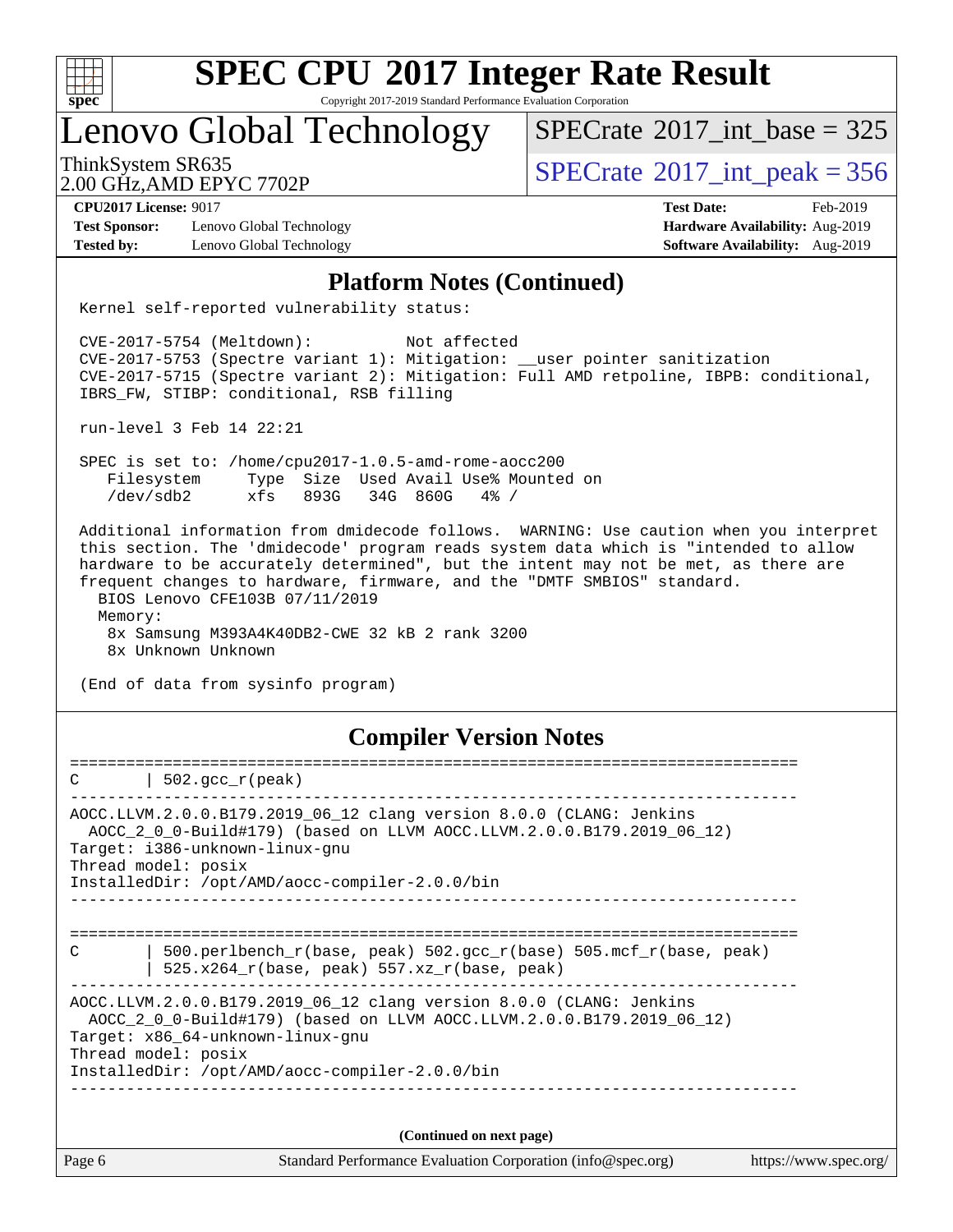

Copyright 2017-2019 Standard Performance Evaluation Corporation

Lenovo Global Technology

 $SPECrate$ <sup>®</sup>[2017\\_int\\_base =](http://www.spec.org/auto/cpu2017/Docs/result-fields.html#SPECrate2017intbase) 325

2.00 GHz,AMD EPYC 7702P

ThinkSystem SR635<br>
2.00 GHz AMD EPYC 7702P<br> [SPECrate](http://www.spec.org/auto/cpu2017/Docs/result-fields.html#SPECrate2017intpeak)®[2017\\_int\\_peak = 3](http://www.spec.org/auto/cpu2017/Docs/result-fields.html#SPECrate2017intpeak)56

**[Test Sponsor:](http://www.spec.org/auto/cpu2017/Docs/result-fields.html#TestSponsor)** Lenovo Global Technology **[Hardware Availability:](http://www.spec.org/auto/cpu2017/Docs/result-fields.html#HardwareAvailability)** Aug-2019 **[Tested by:](http://www.spec.org/auto/cpu2017/Docs/result-fields.html#Testedby)** Lenovo Global Technology **[Software Availability:](http://www.spec.org/auto/cpu2017/Docs/result-fields.html#SoftwareAvailability)** Aug-2019

**[CPU2017 License:](http://www.spec.org/auto/cpu2017/Docs/result-fields.html#CPU2017License)** 9017 **[Test Date:](http://www.spec.org/auto/cpu2017/Docs/result-fields.html#TestDate)** Feb-2019

### **[Compiler Version Notes \(Continued\)](http://www.spec.org/auto/cpu2017/Docs/result-fields.html#CompilerVersionNotes)**

| $\vert$ 502.gcc_r(peak)<br>C                                                                                                                                                                                                                                                                     |                       |
|--------------------------------------------------------------------------------------------------------------------------------------------------------------------------------------------------------------------------------------------------------------------------------------------------|-----------------------|
| -------------------------------------<br>AOCC.LLVM.2.0.0.B179.2019_06_12 clang version 8.0.0 (CLANG: Jenkins<br>AOCC_2_0_0-Build#179) (based on LLVM AOCC.LLVM.2.0.0.B179.2019_06_12)<br>Target: i386-unknown-linux-gnu<br>Thread model: posix<br>InstalledDir: /opt/AMD/aocc-compiler-2.0.0/bin |                       |
| 500.perlbench_r(base, peak) 502.gcc_r(base) 505.mcf_r(base, peak)<br>C<br>$525.x264_r(base, peak) 557.xz_r(base, peak)$                                                                                                                                                                          |                       |
| AOCC.LLVM.2.0.0.B179.2019_06_12 clang version 8.0.0 (CLANG: Jenkins<br>AOCC_2_0_0-Build#179) (based on LLVM AOCC.LLVM.2.0.0.B179.2019_06_12)<br>Target: x86_64-unknown-linux-gnu<br>Thread model: posix                                                                                          |                       |
| InstalledDir: /opt/AMD/aocc-compiler-2.0.0/bin                                                                                                                                                                                                                                                   |                       |
| 523.xalancbmk_r(peak)<br>$C++$                                                                                                                                                                                                                                                                   |                       |
| AOCC.LLVM.2.0.0.B179.2019_06_12 clang version 8.0.0 (CLANG: Jenkins<br>AOCC 2 0 0-Build#179) (based on LLVM AOCC.LLVM.2.0.0.B179.2019 06 12)<br>Target: i386-unknown-linux-gnu<br>Thread model: posix                                                                                            |                       |
| InstalledDir: /opt/AMD/aocc-compiler-2.0.0/bin                                                                                                                                                                                                                                                   |                       |
| 520.omnetpp_r(base, peak) 523.xalancbmk_r(base)<br>$C++$<br>531.deepsjeng_r(base, peak) 541.leela_r(base, peak)                                                                                                                                                                                  |                       |
| AOCC.LLVM.2.0.0.B179.2019_06_12 clang version 8.0.0 (CLANG: Jenkins<br>AOCC_2_0_0-Build#179) (based on LLVM AOCC.LLVM.2.0.0.B179.2019_06_12)<br>Target: x86_64-unknown-linux-gnu<br>Thread model: posix                                                                                          |                       |
| InstalledDir: /opt/AMD/aocc-compiler-2.0.0/bin<br>-----------------------                                                                                                                                                                                                                        |                       |
| 523.xalancbmk_r(peak)                                                                                                                                                                                                                                                                            |                       |
| AOCC.LLVM.2.0.0.B179.2019_06_12 clang version 8.0.0 (CLANG: Jenkins                                                                                                                                                                                                                              |                       |
| (Continued on next page)                                                                                                                                                                                                                                                                         |                       |
| Standard Performance Evaluation Corporation (info@spec.org)<br>Page 7                                                                                                                                                                                                                            | https://www.spec.org/ |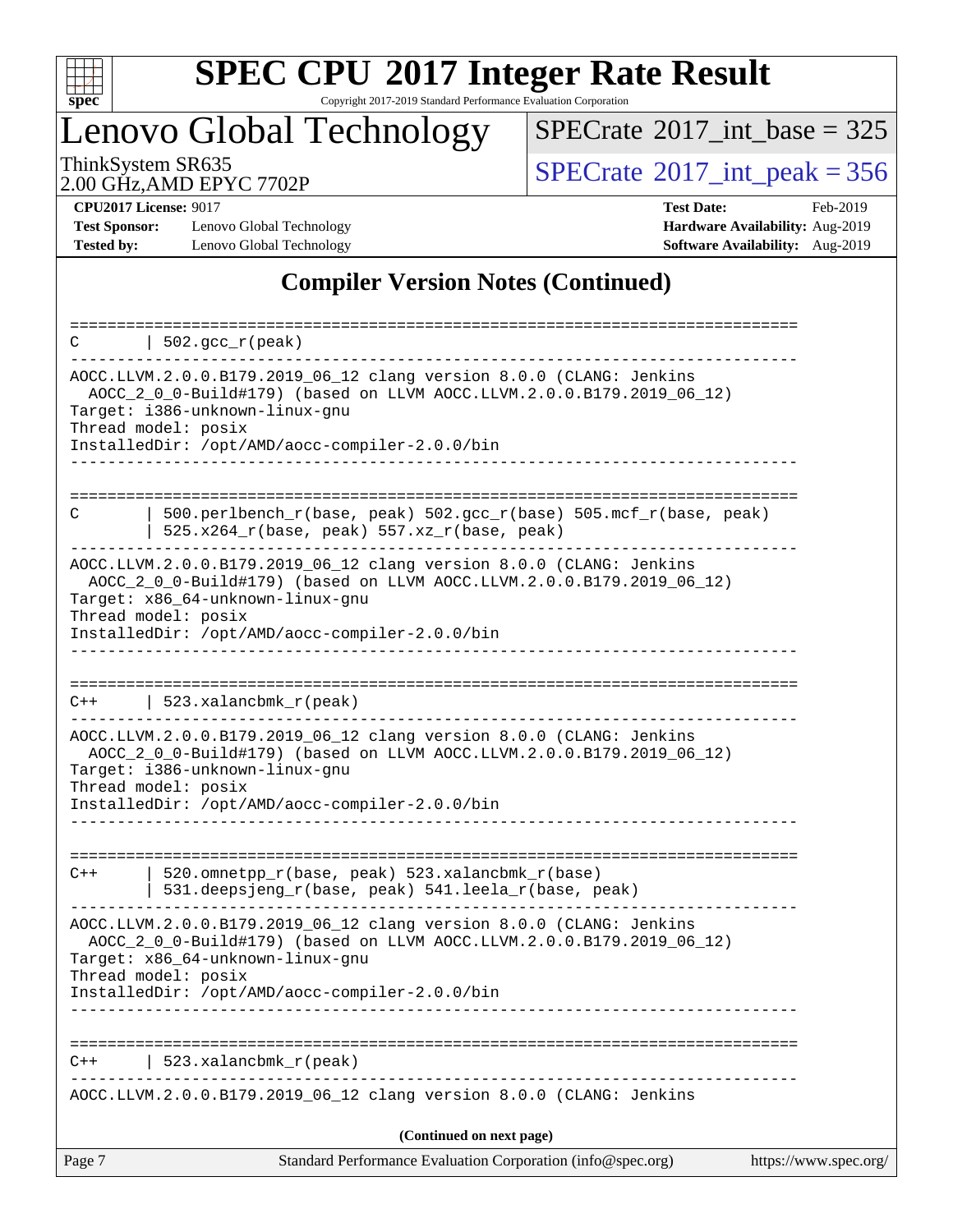

Copyright 2017-2019 Standard Performance Evaluation Corporation

Lenovo Global Technology

 $SPECrate$ <sup>®</sup>[2017\\_int\\_base =](http://www.spec.org/auto/cpu2017/Docs/result-fields.html#SPECrate2017intbase) 325

2.00 GHz,AMD EPYC 7702P

ThinkSystem SR635<br>2.00 GHz AMD FPYC 7702P<br> $\begin{array}{c} | \text{SPECrate} \text{?}2017\_int\_peak = 356 \end{array}$  $\begin{array}{c} | \text{SPECrate} \text{?}2017\_int\_peak = 356 \end{array}$  $\begin{array}{c} | \text{SPECrate} \text{?}2017\_int\_peak = 356 \end{array}$ 

**[Test Sponsor:](http://www.spec.org/auto/cpu2017/Docs/result-fields.html#TestSponsor)** Lenovo Global Technology **[Hardware Availability:](http://www.spec.org/auto/cpu2017/Docs/result-fields.html#HardwareAvailability)** Aug-2019 **[Tested by:](http://www.spec.org/auto/cpu2017/Docs/result-fields.html#Testedby)** Lenovo Global Technology **[Software Availability:](http://www.spec.org/auto/cpu2017/Docs/result-fields.html#SoftwareAvailability)** Aug-2019

**[CPU2017 License:](http://www.spec.org/auto/cpu2017/Docs/result-fields.html#CPU2017License)** 9017 **[Test Date:](http://www.spec.org/auto/cpu2017/Docs/result-fields.html#TestDate)** Feb-2019

### **[Compiler Version Notes \(Continued\)](http://www.spec.org/auto/cpu2017/Docs/result-fields.html#CompilerVersionNotes)**

| AOCC_2_0_0-Build#179) (based on LLVM AOCC.LLVM.2.0.0.B179.2019_06_12)<br>Target: i386-unknown-linux-gnu<br>Thread model: posix<br>InstalledDir: /opt/AMD/aocc-compiler-2.0.0/bin                                                                          |
|-----------------------------------------------------------------------------------------------------------------------------------------------------------------------------------------------------------------------------------------------------------|
| 520.omnetpp_r(base, peak) 523.xalancbmk_r(base)<br>$C++$<br>531.deepsjeng_r(base, peak) 541.leela_r(base, peak)                                                                                                                                           |
| AOCC.LLVM.2.0.0.B179.2019 06 12 clang version 8.0.0 (CLANG: Jenkins<br>AOCC_2_0_0-Build#179) (based on LLVM AOCC.LLVM.2.0.0.B179.2019_06_12)<br>Target: x86_64-unknown-linux-gnu<br>Thread model: posix<br>InstalledDir: /opt/AMD/aocc-compiler-2.0.0/bin |
| ====================<br>Fortran   548.exchange2 $r(base, peak)$                                                                                                                                                                                           |
| AOCC.LLVM.2.0.0.B179.2019_06_12 clang version 8.0.0 (CLANG: Jenkins<br>AOCC_2_0_0-Build#179) (based on LLVM AOCC.LLVM.2.0.0.B179.2019_06_12)<br>Target: x86_64-unknown-linux-gnu<br>Thread model: posix<br>InstalledDir: /opt/AMD/aocc-compiler-2.0.0/bin |

## **[Base Compiler Invocation](http://www.spec.org/auto/cpu2017/Docs/result-fields.html#BaseCompilerInvocation)**

[C benchmarks](http://www.spec.org/auto/cpu2017/Docs/result-fields.html#Cbenchmarks): [clang](http://www.spec.org/cpu2017/results/res2019q3/cpu2017-20190903-17662.flags.html#user_CCbase_clang-c)

[C++ benchmarks:](http://www.spec.org/auto/cpu2017/Docs/result-fields.html#CXXbenchmarks) [clang++](http://www.spec.org/cpu2017/results/res2019q3/cpu2017-20190903-17662.flags.html#user_CXXbase_clang-cpp)

[Fortran benchmarks](http://www.spec.org/auto/cpu2017/Docs/result-fields.html#Fortranbenchmarks): [flang](http://www.spec.org/cpu2017/results/res2019q3/cpu2017-20190903-17662.flags.html#user_FCbase_flang)

## **[Base Portability Flags](http://www.spec.org/auto/cpu2017/Docs/result-fields.html#BasePortabilityFlags)**

 500.perlbench\_r: [-DSPEC\\_LINUX\\_X64](http://www.spec.org/cpu2017/results/res2019q3/cpu2017-20190903-17662.flags.html#b500.perlbench_r_basePORTABILITY_DSPEC_LINUX_X64) [-DSPEC\\_LP64](http://www.spec.org/cpu2017/results/res2019q3/cpu2017-20190903-17662.flags.html#b500.perlbench_r_baseEXTRA_PORTABILITY_DSPEC_LP64) 502.gcc\_r: [-DSPEC\\_LP64](http://www.spec.org/cpu2017/results/res2019q3/cpu2017-20190903-17662.flags.html#suite_baseEXTRA_PORTABILITY502_gcc_r_DSPEC_LP64) 505.mcf\_r: [-DSPEC\\_LP64](http://www.spec.org/cpu2017/results/res2019q3/cpu2017-20190903-17662.flags.html#suite_baseEXTRA_PORTABILITY505_mcf_r_DSPEC_LP64)

**(Continued on next page)**

Page 8 Standard Performance Evaluation Corporation [\(info@spec.org\)](mailto:info@spec.org) <https://www.spec.org/>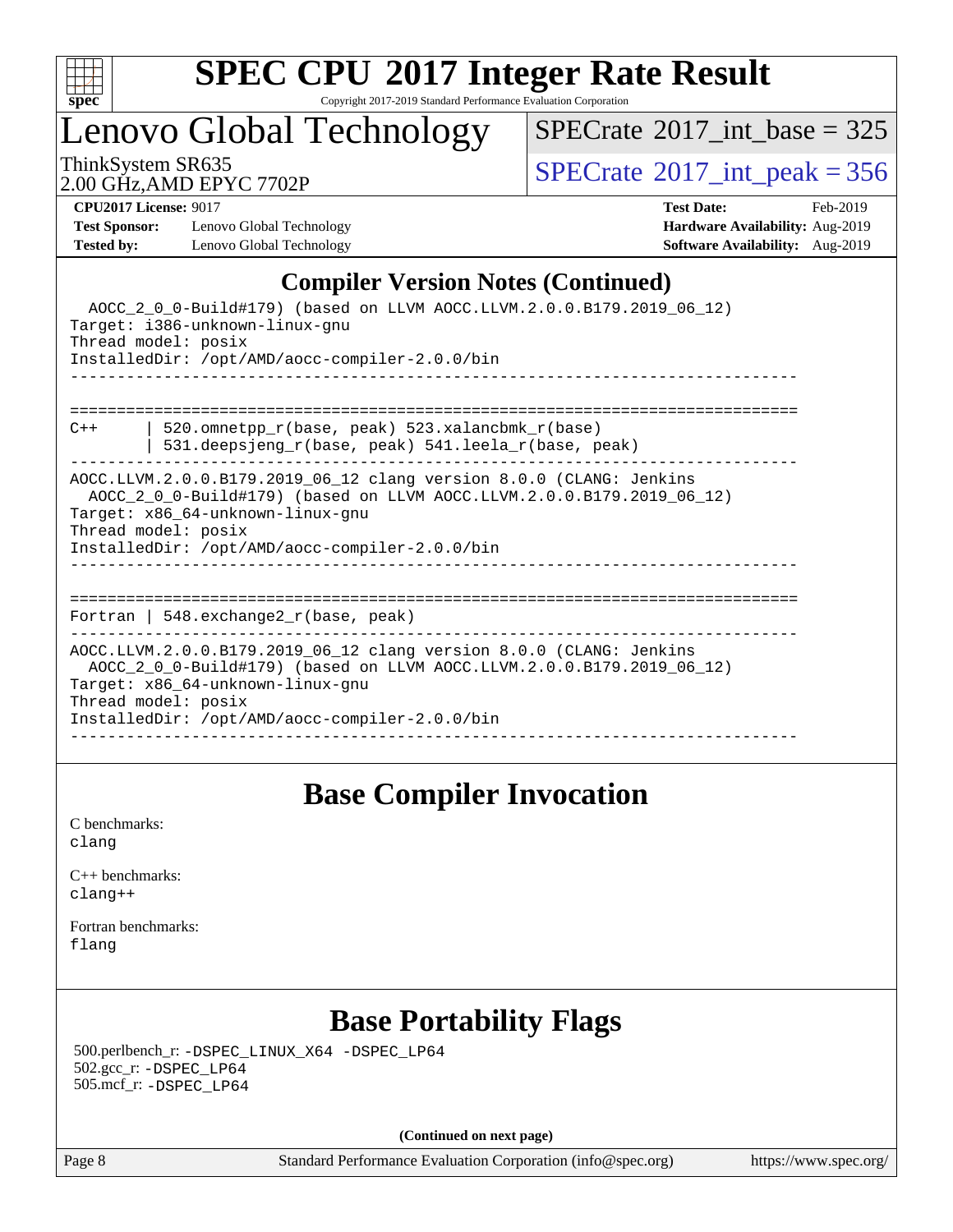

Copyright 2017-2019 Standard Performance Evaluation Corporation

# Lenovo Global Technology

 $SPECTate$ <sup>®</sup>[2017\\_int\\_base =](http://www.spec.org/auto/cpu2017/Docs/result-fields.html#SPECrate2017intbase) 325

2.00 GHz,AMD EPYC 7702P

ThinkSystem SR635<br>2.00 GHz AMD EPYC 7702P<br> $\begin{array}{c} | \text{SPECrate}^{\circ}2017\_int\_peak = 356 \end{array}$  $\begin{array}{c} | \text{SPECrate}^{\circ}2017\_int\_peak = 356 \end{array}$  $\begin{array}{c} | \text{SPECrate}^{\circ}2017\_int\_peak = 356 \end{array}$ 

**[Test Sponsor:](http://www.spec.org/auto/cpu2017/Docs/result-fields.html#TestSponsor)** Lenovo Global Technology **[Hardware Availability:](http://www.spec.org/auto/cpu2017/Docs/result-fields.html#HardwareAvailability)** Aug-2019 **[Tested by:](http://www.spec.org/auto/cpu2017/Docs/result-fields.html#Testedby)** Lenovo Global Technology **[Software Availability:](http://www.spec.org/auto/cpu2017/Docs/result-fields.html#SoftwareAvailability)** Aug-2019

**[CPU2017 License:](http://www.spec.org/auto/cpu2017/Docs/result-fields.html#CPU2017License)** 9017 **[Test Date:](http://www.spec.org/auto/cpu2017/Docs/result-fields.html#TestDate)** Feb-2019

## **[Base Portability Flags \(Continued\)](http://www.spec.org/auto/cpu2017/Docs/result-fields.html#BasePortabilityFlags)**

 520.omnetpp\_r: [-DSPEC\\_LP64](http://www.spec.org/cpu2017/results/res2019q3/cpu2017-20190903-17662.flags.html#suite_baseEXTRA_PORTABILITY520_omnetpp_r_DSPEC_LP64) 523.xalancbmk\_r: [-DSPEC\\_LINUX](http://www.spec.org/cpu2017/results/res2019q3/cpu2017-20190903-17662.flags.html#b523.xalancbmk_r_basePORTABILITY_DSPEC_LINUX) [-DSPEC\\_LP64](http://www.spec.org/cpu2017/results/res2019q3/cpu2017-20190903-17662.flags.html#suite_baseEXTRA_PORTABILITY523_xalancbmk_r_DSPEC_LP64) 525.x264\_r: [-DSPEC\\_LP64](http://www.spec.org/cpu2017/results/res2019q3/cpu2017-20190903-17662.flags.html#suite_baseEXTRA_PORTABILITY525_x264_r_DSPEC_LP64) 531.deepsjeng\_r: [-DSPEC\\_LP64](http://www.spec.org/cpu2017/results/res2019q3/cpu2017-20190903-17662.flags.html#suite_baseEXTRA_PORTABILITY531_deepsjeng_r_DSPEC_LP64) 541.leela\_r: [-DSPEC\\_LP64](http://www.spec.org/cpu2017/results/res2019q3/cpu2017-20190903-17662.flags.html#suite_baseEXTRA_PORTABILITY541_leela_r_DSPEC_LP64) 548.exchange2\_r: [-DSPEC\\_LP64](http://www.spec.org/cpu2017/results/res2019q3/cpu2017-20190903-17662.flags.html#suite_baseEXTRA_PORTABILITY548_exchange2_r_DSPEC_LP64) 557.xz\_r: [-DSPEC\\_LP64](http://www.spec.org/cpu2017/results/res2019q3/cpu2017-20190903-17662.flags.html#suite_baseEXTRA_PORTABILITY557_xz_r_DSPEC_LP64)

## **[Base Optimization Flags](http://www.spec.org/auto/cpu2017/Docs/result-fields.html#BaseOptimizationFlags)**

#### [C benchmarks](http://www.spec.org/auto/cpu2017/Docs/result-fields.html#Cbenchmarks):

[-flto](http://www.spec.org/cpu2017/results/res2019q3/cpu2017-20190903-17662.flags.html#user_CCbase_aocc-flto) [-Wl,-mllvm -Wl,-function-specialize](http://www.spec.org/cpu2017/results/res2019q3/cpu2017-20190903-17662.flags.html#user_CCbase_F-function-specialize_7e7e661e57922243ee67c9a1251cb8910e607325179a0ce7f2884e09a6f5d4a5ef0ae4f37e8a2a11c95fc48e931f06dc2b6016f14b511fcb441e048bef1b065a) [-Wl,-mllvm -Wl,-region-vectorize](http://www.spec.org/cpu2017/results/res2019q3/cpu2017-20190903-17662.flags.html#user_CCbase_F-region-vectorize_fb6c6b5aa293c88efc6c7c2b52b20755e943585b1fe8658c35afef78727fff56e1a56891413c30e36b8e2a6f9a71126986319243e80eb6110b78b288f533c52b) [-Wl,-mllvm -Wl,-vector-library=LIBMVEC](http://www.spec.org/cpu2017/results/res2019q3/cpu2017-20190903-17662.flags.html#user_CCbase_F-use-vector-library_0a14b27fae317f283640384a31f7bfcc2bd4c1d0b5cfc618a3a430800c9b20217b00f61303eff223a3251b4f06ffbc9739dc5296db9d1fbb9ad24a3939d86d66) [-Wl,-mllvm -Wl,-reduce-array-computations=3](http://www.spec.org/cpu2017/results/res2019q3/cpu2017-20190903-17662.flags.html#user_CCbase_F-reduce-array-computations_b882aefe7a5dda4e33149f6299762b9a720dace3e498e13756f4c04e5a19edf5315c1f3993de2e61ec41e8c206231f84e05da7040e1bb5d69ba27d10a12507e4) [-O3](http://www.spec.org/cpu2017/results/res2019q3/cpu2017-20190903-17662.flags.html#user_CCbase_F-O3) [-ffast-math](http://www.spec.org/cpu2017/results/res2019q3/cpu2017-20190903-17662.flags.html#user_CCbase_aocc-ffast-math) [-march=znver2](http://www.spec.org/cpu2017/results/res2019q3/cpu2017-20190903-17662.flags.html#user_CCbase_aocc-march_3e2e19cff2eeef60c5d90b059483627c9ea47eca6d66670dbd53f9185f6439e27eb5e104cf773e9e8ab18c8842ce63e461a3e948d0214bd567ef3ade411bf467) [-fstruct-layout=3](http://www.spec.org/cpu2017/results/res2019q3/cpu2017-20190903-17662.flags.html#user_CCbase_F-struct-layout) [-mllvm -unroll-threshold=50](http://www.spec.org/cpu2017/results/res2019q3/cpu2017-20190903-17662.flags.html#user_CCbase_F-unroll-threshold_458874500b2c105d6d5cb4d7a611c40e2b16e9e3d26b355fea72d644c3673b4de4b3932662f0ed3dbec75c491a13da2d2ca81180bd779dc531083ef1e1e549dc) [-fremap-arrays](http://www.spec.org/cpu2017/results/res2019q3/cpu2017-20190903-17662.flags.html#user_CCbase_F-fremap-arrays) [-mllvm -function-specialize](http://www.spec.org/cpu2017/results/res2019q3/cpu2017-20190903-17662.flags.html#user_CCbase_F-function-specialize_233b3bdba86027f1b094368157e481c5bc59f40286dc25bfadc1858dcd5745c24fd30d5f188710db7fea399bcc9f44a80b3ce3aacc70a8870250c3ae5e1f35b8) [-mllvm -enable-gvn-hoist](http://www.spec.org/cpu2017/results/res2019q3/cpu2017-20190903-17662.flags.html#user_CCbase_F-enable-gvn-hoist_e5856354646dd6ca1333a0ad99b817e4cf8932b91b82809fd8fd47ceff7b22a89eba5c98fd3e3fa5200368fd772cec3dd56abc3c8f7b655a71b9f9848dddedd5) [-mllvm -reduce-array-computations=3](http://www.spec.org/cpu2017/results/res2019q3/cpu2017-20190903-17662.flags.html#user_CCbase_F-reduce-array-computations_aceadb8604558b566e0e3a0d7a3c1533923dd1fa0889614e16288028922629a28d5695c24d3b3be4306b1e311c54317dfffe3a2e57fbcaabc737a1798de39145) [-mllvm -global-vectorize-slp](http://www.spec.org/cpu2017/results/res2019q3/cpu2017-20190903-17662.flags.html#user_CCbase_F-global-vectorize-slp_a3935e8627af4ced727033b1ffd4db27f4d541a363d28d82bf4c2925fb3a0fd4115d6e42d13a2829f9e024d6608eb67a85cb49770f2da5c5ac8dbc737afad603) [-mllvm -vector-library=LIBMVEC](http://www.spec.org/cpu2017/results/res2019q3/cpu2017-20190903-17662.flags.html#user_CCbase_F-use-vector-library_e584e20b4f7ec96aa109254b65d8e01d864f3d68580371b9d93ed7c338191d4cfce20c3c864632264effc6bbe4c7c38153d02096a342ee92501c4a53204a7871) [-mllvm -inline-threshold=1000](http://www.spec.org/cpu2017/results/res2019q3/cpu2017-20190903-17662.flags.html#user_CCbase_dragonegg-llvm-inline-threshold_b7832241b0a6397e4ecdbaf0eb7defdc10f885c2a282fa3240fdc99844d543fda39cf8a4a9dccf68cf19b5438ac3b455264f478df15da0f4988afa40d8243bab) [-flv-function-specialization](http://www.spec.org/cpu2017/results/res2019q3/cpu2017-20190903-17662.flags.html#user_CCbase_F-flv-function-specialization) [-z muldefs](http://www.spec.org/cpu2017/results/res2019q3/cpu2017-20190903-17662.flags.html#user_CCbase_aocc-muldefs) [-lmvec](http://www.spec.org/cpu2017/results/res2019q3/cpu2017-20190903-17662.flags.html#user_CCbase_F-lmvec) [-lamdlibm](http://www.spec.org/cpu2017/results/res2019q3/cpu2017-20190903-17662.flags.html#user_CCbase_F-lamdlibm) [-ljemalloc](http://www.spec.org/cpu2017/results/res2019q3/cpu2017-20190903-17662.flags.html#user_CCbase_jemalloc-lib) [-lflang](http://www.spec.org/cpu2017/results/res2019q3/cpu2017-20190903-17662.flags.html#user_CCbase_F-lflang)

#### [C++ benchmarks:](http://www.spec.org/auto/cpu2017/Docs/result-fields.html#CXXbenchmarks)

[-flto](http://www.spec.org/cpu2017/results/res2019q3/cpu2017-20190903-17662.flags.html#user_CXXbase_aocc-flto) [-Wl,-mllvm -Wl,-function-specialize](http://www.spec.org/cpu2017/results/res2019q3/cpu2017-20190903-17662.flags.html#user_CXXbase_F-function-specialize_7e7e661e57922243ee67c9a1251cb8910e607325179a0ce7f2884e09a6f5d4a5ef0ae4f37e8a2a11c95fc48e931f06dc2b6016f14b511fcb441e048bef1b065a) [-Wl,-mllvm -Wl,-region-vectorize](http://www.spec.org/cpu2017/results/res2019q3/cpu2017-20190903-17662.flags.html#user_CXXbase_F-region-vectorize_fb6c6b5aa293c88efc6c7c2b52b20755e943585b1fe8658c35afef78727fff56e1a56891413c30e36b8e2a6f9a71126986319243e80eb6110b78b288f533c52b) [-Wl,-mllvm -Wl,-vector-library=LIBMVEC](http://www.spec.org/cpu2017/results/res2019q3/cpu2017-20190903-17662.flags.html#user_CXXbase_F-use-vector-library_0a14b27fae317f283640384a31f7bfcc2bd4c1d0b5cfc618a3a430800c9b20217b00f61303eff223a3251b4f06ffbc9739dc5296db9d1fbb9ad24a3939d86d66) [-Wl,-mllvm -Wl,-reduce-array-computations=3](http://www.spec.org/cpu2017/results/res2019q3/cpu2017-20190903-17662.flags.html#user_CXXbase_F-reduce-array-computations_b882aefe7a5dda4e33149f6299762b9a720dace3e498e13756f4c04e5a19edf5315c1f3993de2e61ec41e8c206231f84e05da7040e1bb5d69ba27d10a12507e4) [-Wl,-mllvm -Wl,-suppress-fmas](http://www.spec.org/cpu2017/results/res2019q3/cpu2017-20190903-17662.flags.html#user_CXXbase_F-suppress-fmas_f00f00630e4a059e8af9c161e9bbf420bcf19890a7f99d5933525e66aa4b0bb3ab2339d2b12d97d3a5f5d271e839fe9c109938e91fe06230fb53651590cfa1e8) [-O3](http://www.spec.org/cpu2017/results/res2019q3/cpu2017-20190903-17662.flags.html#user_CXXbase_F-O3) [-ffast-math](http://www.spec.org/cpu2017/results/res2019q3/cpu2017-20190903-17662.flags.html#user_CXXbase_aocc-ffast-math) [-march=znver2](http://www.spec.org/cpu2017/results/res2019q3/cpu2017-20190903-17662.flags.html#user_CXXbase_aocc-march_3e2e19cff2eeef60c5d90b059483627c9ea47eca6d66670dbd53f9185f6439e27eb5e104cf773e9e8ab18c8842ce63e461a3e948d0214bd567ef3ade411bf467) [-mllvm -loop-unswitch-threshold=200000](http://www.spec.org/cpu2017/results/res2019q3/cpu2017-20190903-17662.flags.html#user_CXXbase_F-loop-unswitch-threshold_f9a82ae3270e55b5fbf79d0d96ee93606b73edbbe527d20b18b7bff1a3a146ad50cfc7454c5297978340ae9213029016a7d16221274d672d3f7f42ed25274e1d) [-mllvm -vector-library=LIBMVEC](http://www.spec.org/cpu2017/results/res2019q3/cpu2017-20190903-17662.flags.html#user_CXXbase_F-use-vector-library_e584e20b4f7ec96aa109254b65d8e01d864f3d68580371b9d93ed7c338191d4cfce20c3c864632264effc6bbe4c7c38153d02096a342ee92501c4a53204a7871) [-mllvm -unroll-threshold=100](http://www.spec.org/cpu2017/results/res2019q3/cpu2017-20190903-17662.flags.html#user_CXXbase_F-unroll-threshold_2755d0c78138845d361fa1543e3a063fffa198df9b3edf0cfb856bbc88a81e1769b12ac7a550c5d35197be55360db1a3f95a8d1304df999456cabf5120c45168) [-flv-function-specialization](http://www.spec.org/cpu2017/results/res2019q3/cpu2017-20190903-17662.flags.html#user_CXXbase_F-flv-function-specialization) [-mllvm -enable-partial-unswitch](http://www.spec.org/cpu2017/results/res2019q3/cpu2017-20190903-17662.flags.html#user_CXXbase_F-enable-partial-unswitch_6e1c33f981d77963b1eaf834973128a7f33ce3f8e27f54689656697a35e89dcc875281e0e6283d043e32f367dcb605ba0e307a92e830f7e326789fa6c61b35d3) [-z muldefs](http://www.spec.org/cpu2017/results/res2019q3/cpu2017-20190903-17662.flags.html#user_CXXbase_aocc-muldefs) [-lmvec](http://www.spec.org/cpu2017/results/res2019q3/cpu2017-20190903-17662.flags.html#user_CXXbase_F-lmvec) [-lamdlibm](http://www.spec.org/cpu2017/results/res2019q3/cpu2017-20190903-17662.flags.html#user_CXXbase_F-lamdlibm) [-ljemalloc](http://www.spec.org/cpu2017/results/res2019q3/cpu2017-20190903-17662.flags.html#user_CXXbase_jemalloc-lib) [-lflang](http://www.spec.org/cpu2017/results/res2019q3/cpu2017-20190903-17662.flags.html#user_CXXbase_F-lflang)

#### [Fortran benchmarks](http://www.spec.org/auto/cpu2017/Docs/result-fields.html#Fortranbenchmarks):

```
-flto -Wl,-mllvm -Wl,-function-specialize
-Wl,-mllvm -Wl,-region-vectorize -Wl,-mllvm -Wl,-vector-library=LIBMVEC
-Wl,-mllvm -Wl,-reduce-array-computations=3 -ffast-math
-Wl,-mllvm -Wl,-inline-recursion=4 -Wl,-mllvm -Wl,-lsr-in-nested-loop
-Wl,-mllvm -Wl,-enable-iv-split -O3 -march=znver2 -funroll-loops
-Mrecursive -mllvm -vector-library=LIBMVEC -z muldefs
-mllvm -disable-indvar-simplify -mllvm -unroll-aggressive
-mllvm -unroll-threshold=150 -lmvec -lamdlibm -ljemalloc -lflang
```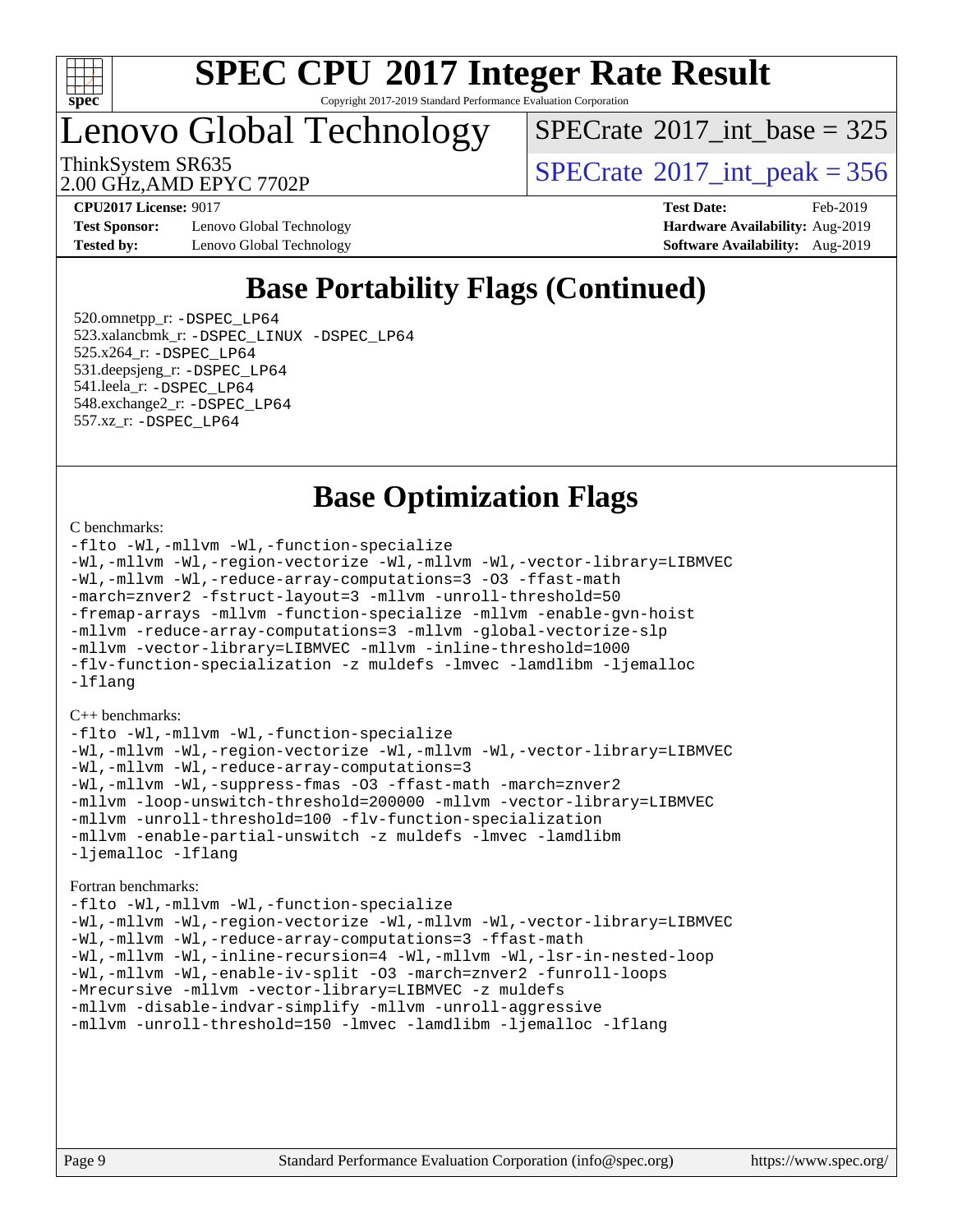

Copyright 2017-2019 Standard Performance Evaluation Corporation

# Lenovo Global Technology

 $SPECTate$ <sup>®</sup>[2017\\_int\\_base =](http://www.spec.org/auto/cpu2017/Docs/result-fields.html#SPECrate2017intbase) 325

2.00 GHz,AMD EPYC 7702P

ThinkSystem SR635<br>2.00 GHz AMD ERVC 7702R

**[Test Sponsor:](http://www.spec.org/auto/cpu2017/Docs/result-fields.html#TestSponsor)** Lenovo Global Technology **[Hardware Availability:](http://www.spec.org/auto/cpu2017/Docs/result-fields.html#HardwareAvailability)** Aug-2019 **[Tested by:](http://www.spec.org/auto/cpu2017/Docs/result-fields.html#Testedby)** Lenovo Global Technology **[Software Availability:](http://www.spec.org/auto/cpu2017/Docs/result-fields.html#SoftwareAvailability)** Aug-2019

**[CPU2017 License:](http://www.spec.org/auto/cpu2017/Docs/result-fields.html#CPU2017License)** 9017 **[Test Date:](http://www.spec.org/auto/cpu2017/Docs/result-fields.html#TestDate)** Feb-2019

## **[Peak Compiler Invocation](http://www.spec.org/auto/cpu2017/Docs/result-fields.html#PeakCompilerInvocation)**

[C benchmarks:](http://www.spec.org/auto/cpu2017/Docs/result-fields.html#Cbenchmarks)

[clang](http://www.spec.org/cpu2017/results/res2019q3/cpu2017-20190903-17662.flags.html#user_CCpeak_clang-c)

[C++ benchmarks:](http://www.spec.org/auto/cpu2017/Docs/result-fields.html#CXXbenchmarks) [clang++](http://www.spec.org/cpu2017/results/res2019q3/cpu2017-20190903-17662.flags.html#user_CXXpeak_clang-cpp)

[Fortran benchmarks](http://www.spec.org/auto/cpu2017/Docs/result-fields.html#Fortranbenchmarks):

[flang](http://www.spec.org/cpu2017/results/res2019q3/cpu2017-20190903-17662.flags.html#user_FCpeak_flang)

## **[Peak Portability Flags](http://www.spec.org/auto/cpu2017/Docs/result-fields.html#PeakPortabilityFlags)**

 500.perlbench\_r: [-DSPEC\\_LINUX\\_X64](http://www.spec.org/cpu2017/results/res2019q3/cpu2017-20190903-17662.flags.html#b500.perlbench_r_peakPORTABILITY_DSPEC_LINUX_X64) [-DSPEC\\_LP64](http://www.spec.org/cpu2017/results/res2019q3/cpu2017-20190903-17662.flags.html#b500.perlbench_r_peakEXTRA_PORTABILITY_DSPEC_LP64) 502.gcc\_r: [-D\\_FILE\\_OFFSET\\_BITS=64](http://www.spec.org/cpu2017/results/res2019q3/cpu2017-20190903-17662.flags.html#user_peakEXTRA_PORTABILITY502_gcc_r_F-D_FILE_OFFSET_BITS_5ae949a99b284ddf4e95728d47cb0843d81b2eb0e18bdfe74bbf0f61d0b064f4bda2f10ea5eb90e1dcab0e84dbc592acfc5018bc955c18609f94ddb8d550002c) 505.mcf\_r: [-DSPEC\\_LP64](http://www.spec.org/cpu2017/results/res2019q3/cpu2017-20190903-17662.flags.html#suite_peakEXTRA_PORTABILITY505_mcf_r_DSPEC_LP64) 520.omnetpp\_r: [-DSPEC\\_LP64](http://www.spec.org/cpu2017/results/res2019q3/cpu2017-20190903-17662.flags.html#suite_peakEXTRA_PORTABILITY520_omnetpp_r_DSPEC_LP64) 523.xalancbmk\_r: [-DSPEC\\_LINUX](http://www.spec.org/cpu2017/results/res2019q3/cpu2017-20190903-17662.flags.html#b523.xalancbmk_r_peakPORTABILITY_DSPEC_LINUX) [-D\\_FILE\\_OFFSET\\_BITS=64](http://www.spec.org/cpu2017/results/res2019q3/cpu2017-20190903-17662.flags.html#user_peakEXTRA_PORTABILITY523_xalancbmk_r_F-D_FILE_OFFSET_BITS_5ae949a99b284ddf4e95728d47cb0843d81b2eb0e18bdfe74bbf0f61d0b064f4bda2f10ea5eb90e1dcab0e84dbc592acfc5018bc955c18609f94ddb8d550002c) 525.x264\_r: [-DSPEC\\_LP64](http://www.spec.org/cpu2017/results/res2019q3/cpu2017-20190903-17662.flags.html#suite_peakEXTRA_PORTABILITY525_x264_r_DSPEC_LP64) 531.deepsjeng\_r: [-DSPEC\\_LP64](http://www.spec.org/cpu2017/results/res2019q3/cpu2017-20190903-17662.flags.html#suite_peakEXTRA_PORTABILITY531_deepsjeng_r_DSPEC_LP64) 541.leela\_r: [-DSPEC\\_LP64](http://www.spec.org/cpu2017/results/res2019q3/cpu2017-20190903-17662.flags.html#suite_peakEXTRA_PORTABILITY541_leela_r_DSPEC_LP64) 548.exchange2\_r: [-DSPEC\\_LP64](http://www.spec.org/cpu2017/results/res2019q3/cpu2017-20190903-17662.flags.html#suite_peakEXTRA_PORTABILITY548_exchange2_r_DSPEC_LP64) 557.xz\_r: [-DSPEC\\_LP64](http://www.spec.org/cpu2017/results/res2019q3/cpu2017-20190903-17662.flags.html#suite_peakEXTRA_PORTABILITY557_xz_r_DSPEC_LP64)

## **[Peak Optimization Flags](http://www.spec.org/auto/cpu2017/Docs/result-fields.html#PeakOptimizationFlags)**

[C benchmarks](http://www.spec.org/auto/cpu2017/Docs/result-fields.html#Cbenchmarks):

 500.perlbench\_r: [-flto](http://www.spec.org/cpu2017/results/res2019q3/cpu2017-20190903-17662.flags.html#user_peakCOPTIMIZELDFLAGS500_perlbench_r_aocc-flto) [-Wl,-mllvm -Wl,-function-specialize](http://www.spec.org/cpu2017/results/res2019q3/cpu2017-20190903-17662.flags.html#user_peakLDFLAGS500_perlbench_r_F-function-specialize_7e7e661e57922243ee67c9a1251cb8910e607325179a0ce7f2884e09a6f5d4a5ef0ae4f37e8a2a11c95fc48e931f06dc2b6016f14b511fcb441e048bef1b065a) [-Wl,-mllvm -Wl,-region-vectorize](http://www.spec.org/cpu2017/results/res2019q3/cpu2017-20190903-17662.flags.html#user_peakLDFLAGS500_perlbench_r_F-region-vectorize_fb6c6b5aa293c88efc6c7c2b52b20755e943585b1fe8658c35afef78727fff56e1a56891413c30e36b8e2a6f9a71126986319243e80eb6110b78b288f533c52b) [-Wl,-mllvm -Wl,-vector-library=LIBMVEC](http://www.spec.org/cpu2017/results/res2019q3/cpu2017-20190903-17662.flags.html#user_peakLDFLAGS500_perlbench_r_F-use-vector-library_0a14b27fae317f283640384a31f7bfcc2bd4c1d0b5cfc618a3a430800c9b20217b00f61303eff223a3251b4f06ffbc9739dc5296db9d1fbb9ad24a3939d86d66) [-Wl,-mllvm -Wl,-reduce-array-computations=3](http://www.spec.org/cpu2017/results/res2019q3/cpu2017-20190903-17662.flags.html#user_peakLDFLAGS500_perlbench_r_F-reduce-array-computations_b882aefe7a5dda4e33149f6299762b9a720dace3e498e13756f4c04e5a19edf5315c1f3993de2e61ec41e8c206231f84e05da7040e1bb5d69ba27d10a12507e4) [-fprofile-instr-generate](http://www.spec.org/cpu2017/results/res2019q3/cpu2017-20190903-17662.flags.html#user_peakPASS1_CFLAGSPASS1_LDFLAGS500_perlbench_r_F-fprofile-instr-generate)(pass 1) [-fprofile-instr-use](http://www.spec.org/cpu2017/results/res2019q3/cpu2017-20190903-17662.flags.html#user_peakPASS2_CFLAGSPASS2_LDFLAGS500_perlbench_r_F-fprofile-instr-use)(pass 2) [-Ofast](http://www.spec.org/cpu2017/results/res2019q3/cpu2017-20190903-17662.flags.html#user_peakCOPTIMIZE500_perlbench_r_aocc-Ofast) [-march=znver2](http://www.spec.org/cpu2017/results/res2019q3/cpu2017-20190903-17662.flags.html#user_peakCOPTIMIZE500_perlbench_r_aocc-march_3e2e19cff2eeef60c5d90b059483627c9ea47eca6d66670dbd53f9185f6439e27eb5e104cf773e9e8ab18c8842ce63e461a3e948d0214bd567ef3ade411bf467) [-mno-sse4a](http://www.spec.org/cpu2017/results/res2019q3/cpu2017-20190903-17662.flags.html#user_peakCOPTIMIZE500_perlbench_r_F-mno-sse4a) [-fstruct-layout=5](http://www.spec.org/cpu2017/results/res2019q3/cpu2017-20190903-17662.flags.html#user_peakCOPTIMIZE500_perlbench_r_F-struct-layout_0de9d3561e9f54a54e0843cce081bd13a08ab3e9a82696f3346606c2e11360c37113781019b02fa128d9f650e68f1ffd209bab5c3a026c1ad23e4e7f60646b23) [-mllvm -vectorize-memory-aggressively](http://www.spec.org/cpu2017/results/res2019q3/cpu2017-20190903-17662.flags.html#user_peakCOPTIMIZE500_perlbench_r_F-vectorize-memory-aggressively_24b72a4417f50ade9e698c5b3bed87ab456cc6fc8ec6439480cb84f36ad6a3975af6e87206dea402e3871a1464ff3d60bc798e0250f330177ba629a260df1857) [-mllvm -function-specialize](http://www.spec.org/cpu2017/results/res2019q3/cpu2017-20190903-17662.flags.html#user_peakCOPTIMIZE500_perlbench_r_F-function-specialize_233b3bdba86027f1b094368157e481c5bc59f40286dc25bfadc1858dcd5745c24fd30d5f188710db7fea399bcc9f44a80b3ce3aacc70a8870250c3ae5e1f35b8) [-mllvm -enable-gvn-hoist](http://www.spec.org/cpu2017/results/res2019q3/cpu2017-20190903-17662.flags.html#user_peakCOPTIMIZE500_perlbench_r_F-enable-gvn-hoist_e5856354646dd6ca1333a0ad99b817e4cf8932b91b82809fd8fd47ceff7b22a89eba5c98fd3e3fa5200368fd772cec3dd56abc3c8f7b655a71b9f9848dddedd5) [-mllvm -unroll-threshold=50](http://www.spec.org/cpu2017/results/res2019q3/cpu2017-20190903-17662.flags.html#user_peakCOPTIMIZE500_perlbench_r_F-unroll-threshold_458874500b2c105d6d5cb4d7a611c40e2b16e9e3d26b355fea72d644c3673b4de4b3932662f0ed3dbec75c491a13da2d2ca81180bd779dc531083ef1e1e549dc) [-fremap-arrays](http://www.spec.org/cpu2017/results/res2019q3/cpu2017-20190903-17662.flags.html#user_peakCOPTIMIZE500_perlbench_r_F-fremap-arrays) [-mllvm -vector-library=LIBMVEC](http://www.spec.org/cpu2017/results/res2019q3/cpu2017-20190903-17662.flags.html#user_peakCOPTIMIZE500_perlbench_r_F-use-vector-library_e584e20b4f7ec96aa109254b65d8e01d864f3d68580371b9d93ed7c338191d4cfce20c3c864632264effc6bbe4c7c38153d02096a342ee92501c4a53204a7871) [-mllvm -reduce-array-computations=3](http://www.spec.org/cpu2017/results/res2019q3/cpu2017-20190903-17662.flags.html#user_peakCOPTIMIZE500_perlbench_r_F-reduce-array-computations_aceadb8604558b566e0e3a0d7a3c1533923dd1fa0889614e16288028922629a28d5695c24d3b3be4306b1e311c54317dfffe3a2e57fbcaabc737a1798de39145) [-mllvm -global-vectorize-slp](http://www.spec.org/cpu2017/results/res2019q3/cpu2017-20190903-17662.flags.html#user_peakCOPTIMIZE500_perlbench_r_F-global-vectorize-slp_a3935e8627af4ced727033b1ffd4db27f4d541a363d28d82bf4c2925fb3a0fd4115d6e42d13a2829f9e024d6608eb67a85cb49770f2da5c5ac8dbc737afad603) [-mllvm -inline-threshold=1000](http://www.spec.org/cpu2017/results/res2019q3/cpu2017-20190903-17662.flags.html#user_peakCOPTIMIZE500_perlbench_r_dragonegg-llvm-inline-threshold_b7832241b0a6397e4ecdbaf0eb7defdc10f885c2a282fa3240fdc99844d543fda39cf8a4a9dccf68cf19b5438ac3b455264f478df15da0f4988afa40d8243bab) [-flv-function-specialization](http://www.spec.org/cpu2017/results/res2019q3/cpu2017-20190903-17662.flags.html#user_peakCOPTIMIZE500_perlbench_r_F-flv-function-specialization) [-lmvec](http://www.spec.org/cpu2017/results/res2019q3/cpu2017-20190903-17662.flags.html#user_peakEXTRA_LIBSMATH_LIBS500_perlbench_r_F-lmvec) [-lamdlibm](http://www.spec.org/cpu2017/results/res2019q3/cpu2017-20190903-17662.flags.html#user_peakEXTRA_LIBSMATH_LIBS500_perlbench_r_F-lamdlibm) [-ljemalloc](http://www.spec.org/cpu2017/results/res2019q3/cpu2017-20190903-17662.flags.html#user_peakEXTRA_LIBS500_perlbench_r_jemalloc-lib) [-lflang](http://www.spec.org/cpu2017/results/res2019q3/cpu2017-20190903-17662.flags.html#user_peakEXTRA_LIBS500_perlbench_r_F-lflang)

**(Continued on next page)**

Page 10 Standard Performance Evaluation Corporation [\(info@spec.org\)](mailto:info@spec.org) <https://www.spec.org/>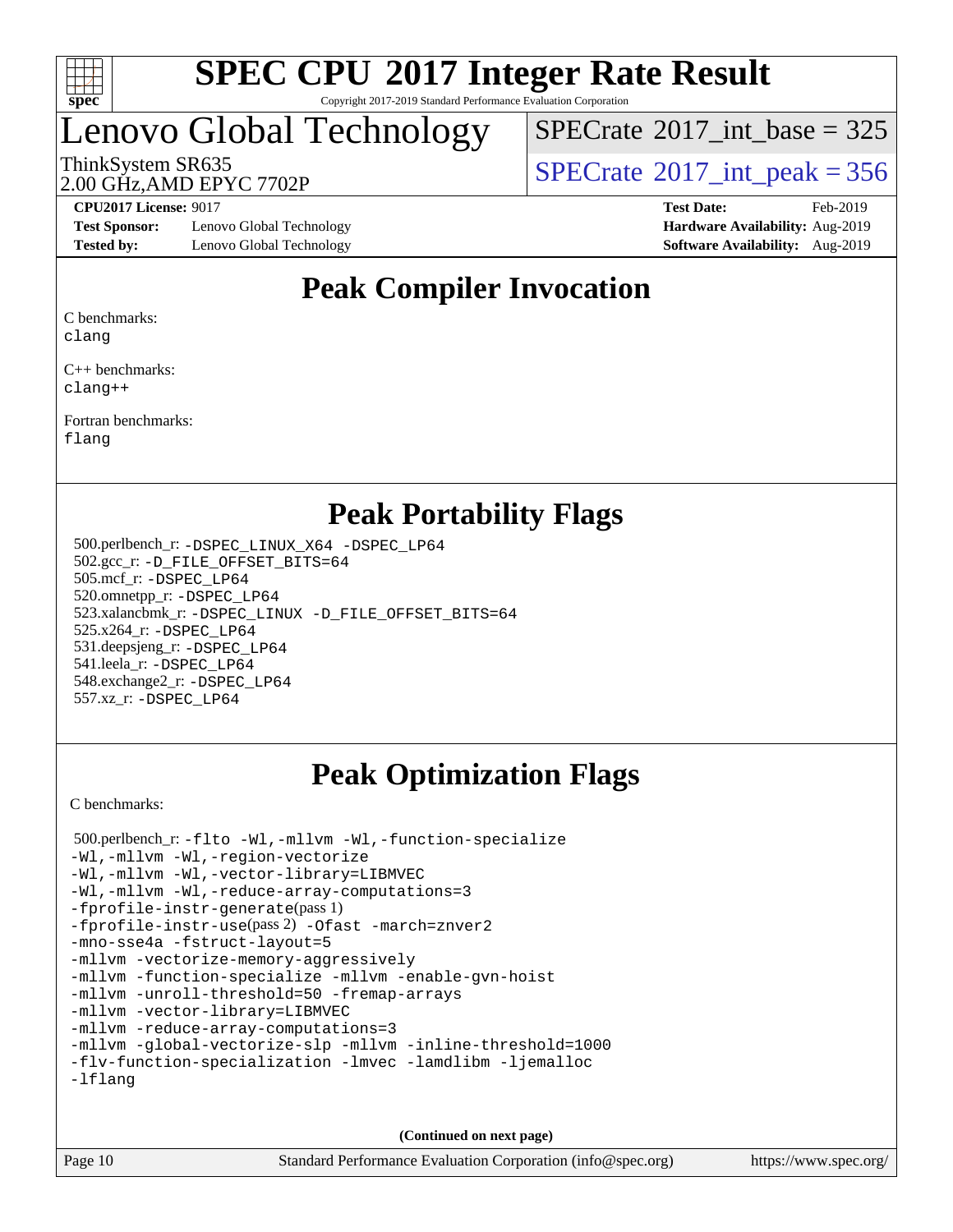

Copyright 2017-2019 Standard Performance Evaluation Corporation

Lenovo Global Technology

 $SPECTate$ <sup>®</sup>[2017\\_int\\_base =](http://www.spec.org/auto/cpu2017/Docs/result-fields.html#SPECrate2017intbase) 325

2.00 GHz,AMD EPYC 7702P

ThinkSystem SR635<br>2.00 GHz AMD EPYC 7702P<br> $\begin{array}{c} | \text{SPECrate}^{\circ}2017\_int\_peak = 356 \end{array}$  $\begin{array}{c} | \text{SPECrate}^{\circ}2017\_int\_peak = 356 \end{array}$  $\begin{array}{c} | \text{SPECrate}^{\circ}2017\_int\_peak = 356 \end{array}$ 

**[Test Sponsor:](http://www.spec.org/auto/cpu2017/Docs/result-fields.html#TestSponsor)** Lenovo Global Technology **[Hardware Availability:](http://www.spec.org/auto/cpu2017/Docs/result-fields.html#HardwareAvailability)** Aug-2019 **[Tested by:](http://www.spec.org/auto/cpu2017/Docs/result-fields.html#Testedby)** Lenovo Global Technology **[Software Availability:](http://www.spec.org/auto/cpu2017/Docs/result-fields.html#SoftwareAvailability)** Aug-2019

**[CPU2017 License:](http://www.spec.org/auto/cpu2017/Docs/result-fields.html#CPU2017License)** 9017 **[Test Date:](http://www.spec.org/auto/cpu2017/Docs/result-fields.html#TestDate)** Feb-2019

## **[Peak Optimization Flags \(Continued\)](http://www.spec.org/auto/cpu2017/Docs/result-fields.html#PeakOptimizationFlags)**

```
 502.gcc_r: -m32 -flto -Wl,-mllvm -Wl,-function-specialize
-Wl,-mllvm -Wl,-region-vectorize
-Wl,-mllvm -Wl,-vector-library=LIBMVEC
-Wl,-mllvm -Wl,-reduce-array-computations=3 -Ofast
-march=znver2 -mno-sse4a -fstruct-layout=5
-mllvm -vectorize-memory-aggressively
-mllvm -function-specialize -mllvm -enable-gvn-hoist
-mllvm -unroll-threshold=50 -fremap-arrays
-mllvm -vector-library=LIBMVEC
-mllvm -reduce-array-computations=3
-mllvm -global-vectorize-slp -mllvm -inline-threshold=1000
-flv-function-specialization -fgnu89-inline -ljemalloc
 505.mcf_r: -flto -Wl,-mllvm -Wl,-function-specialize
-Wl,-mllvm -Wl,-region-vectorize
-Wl,-mllvm -Wl,-vector-library=LIBMVEC
-Wl,-mllvm -Wl,-reduce-array-computations=3 -Ofast
-march=znver2 -mno-sse4a -fstruct-layout=5
-mllvm -vectorize-memory-aggressively
-mllvm -function-specialize -mllvm -enable-gvn-hoist
-mllvm -unroll-threshold=50 -fremap-arrays
-mllvm -vector-library=LIBMVEC
-mllvm -reduce-array-computations=3
-mllvm -global-vectorize-slp -mllvm -inline-threshold=1000
-flv-function-specialization -lmvec -lamdlibm -ljemalloc
-lflang
 525.x264_r: Same as 500.perlbench_r
 557.xz_r: basepeak = yes
C++ benchmarks: 
 520.omnetpp_r: -flto -Wl,-mllvm -Wl,-function-specialize
-Wl,-mllvm -Wl,-region-vectorize
-Wl,-mllvm -Wl,-vector-library=LIBMVEC
-Wl,-mllvm -Wl,-reduce-array-computations=3 -Ofast
-march=znver2 -flv-function-specialization
-mllvm -unroll-threshold=100
-mllvm -enable-partial-unswitch
-mllvm -loop-unswitch-threshold=200000
-mllvm -vector-library=LIBMVEC
-mllvm -inline-threshold=1000 -lmvec -lamdlibm -ljemalloc
-lflang
```